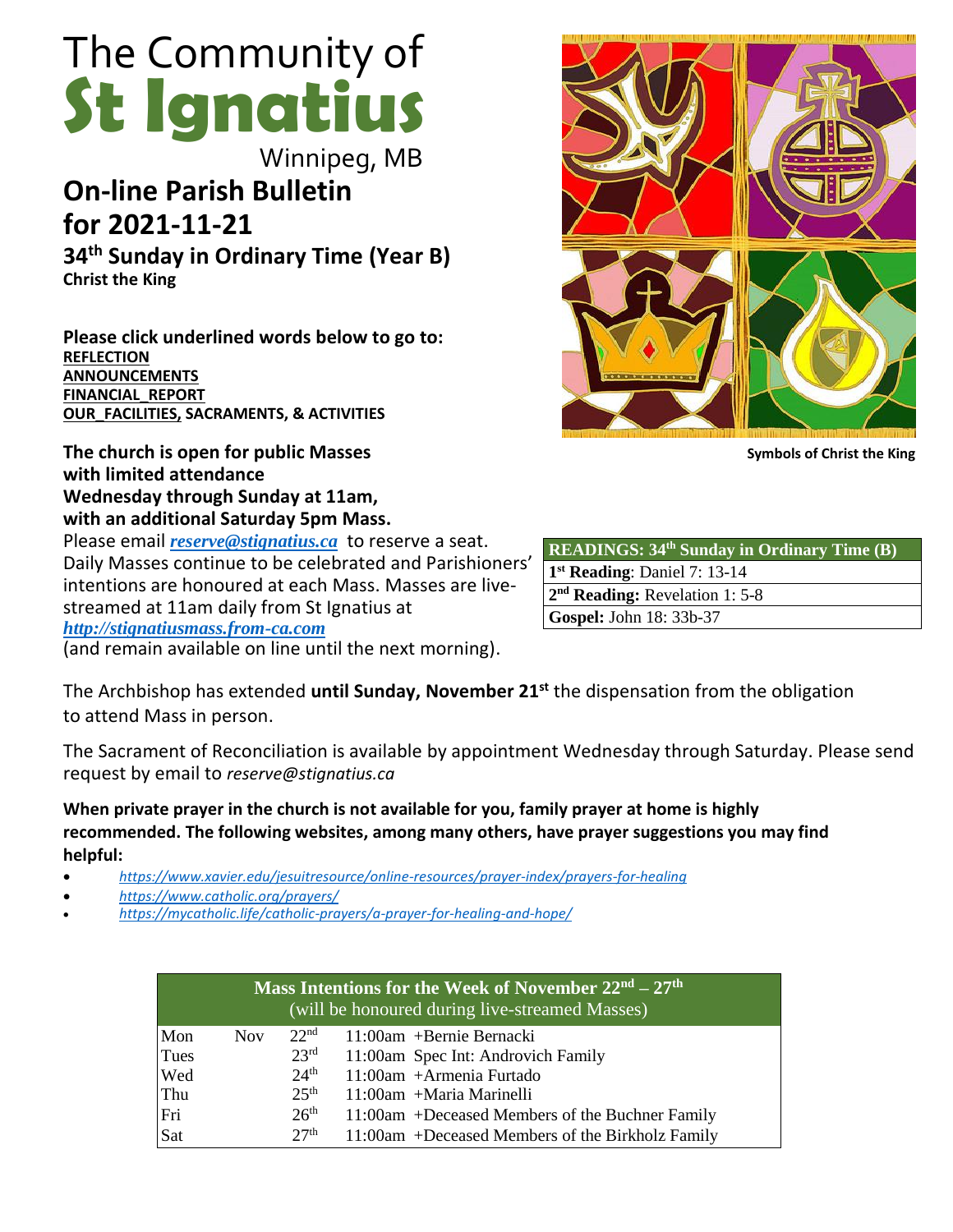# <span id="page-1-0"></span>**ANNOUNCEMENTS**

**Although physical attendance limits have been somewhat relaxed for indoor religious services under current Covid-19 restrictions, parishioners still require advance reservations to attend Mass in person, and the Parish policy is that all those attending Mass must wear a mask covering nose and mouth and practise physical distancing.**

**Meanwhile, all are invited to join us regularly on line at** *https://www.stignatius.ca* **.** 

**St Ignatius Parish AGM, Thursday 25 November, 7pm CST.** Join the Zoom meeting at *<https://us02web.zoom.us/j/2469279089?pwd=UEx5aVZCMlUvQmgzUTlJaHBXTWs0Zz09>* Meeting ID: **246 927 9089 ;** Passcode: **Ignatius**

**Wanted: Ministers for Communion Services at the Waverley Retirement Home, Mondays 10:30am.** All Covid protocols will be followed. If you are double-vaccinated and can help, contact Don Lavallee at *[donlavallee@mymts.net](mailto:donlavallee@mymts.net)* or 204-797-2762

**Throughout November, we pray for all departed souls.** You can submit the name(s) of those you wish to remember by emailing *[reserve@stignatius.ca](mailto:reserve@stignatius.ca)* Write "Deceased Person" in the subject line. Names will be placed in the Remembrance urn and prayed for during November.

**Please don't forget to write your name, address, and envelope number (if you have one) on your donation envelope**, so we can issue you a tax receipt at year-end. Meanwhile, heartfelt thanks to everyone who has been supporting us and donating throughout these difficult times.

# **Knights of Columbus Initiatives**

- **Rosary Prayer, Sunday 28 November,** immediately after 11am Mass and also live-streamed. Parishioners are welcome to attend. Bring your rosary.
- **Virtual Parish Christmas Dinner and Gathering, Sunday 19 December**, 6pm. Knights will deliver a traditional Christmas dinner Covid-safe to your door and host an interactive virtual meeting with your friends, with music, etc. Special diets can be accommodated. No set price; donations accepted by etransfer to *[treasurerkoc@stignatius.ca](mailto:treasurerkoc@stignatius.ca)* (please write "Christmas Dinner" in the e-transfer message. **RSVP by December 12th** via email *[koc@stignatius.ca](mailto:koc@stignatius.ca)* or to Knights after Masses.
- **Sobeys and Co-op Grocery Card Sales** after Saturday 5pm and Sunday 11am Masses. Pay by cash or debit to earn these stores' donations to our Parish.

**The 2021-22 campaign** *of Development & Peace (D&P)*, *People and Planet First* calls out the complicity of Canada and its corporations in violations against the planet and its inhabitants. The easiest way to take action is to *[sign the petition](https://www.devp.org/en/campaign/people-planet-first/take-action/)* calling on our government to implement a due-diligence law requiring companies to respect human and environmental rights in their overseas operations. However, there are several other options available if you have already signed, and want to continue your commitment! You can follow the latest campaign news on our *[Facebook](https://www.facebook.com/devpeace)* or *[Instagram](https://www.instagram.com/devpeace/)* pages and even *[update your profile](https://www.devp.org/en/campaign/people-planet-first/resources/downloadable-resources/)* to show the campaign colors. To delve deeper, read our printable *[backgrounder](https://www.devp.org/wp-content/uploads/2021/09/EN_backgrounder.pdf)* or share *[the campaign video](https://youtu.be/ORiitM9kA9U)* with your friends and family. Whatever way you choose, thank you for helping to spread the word about solidarity! *<https://devp.org/en>*

*Virtual Covid-19 Solidarity Concert for the Start of Advent***, Tuesday 30 November, 6:00 – 7:30pm (CST) via Zoom.** This is the 2nd Canadian Jesuits International (CJI) Covid-19 Webinar. International Performers: Women's choir, South Sudan; primary schoolers, Haiti; dance troupe, Moran Memorial School in Nepal; Youth collective Jovenes Generarte, Colombia; a group from Radio Progreso, Honduras; the Provincial of the Jesuits of Canada, Erik Oland, SJ; and many more. Join us to express solidarity with the poor and marginalized communities accompanied by our Jesuit partners, and to foster relations between the Global North and South. Registration at *<https://bit.ly/SolidarityWebinarCJI>* or write *[cji@jesuits.ca](mailto:cji@jesuits.ca)*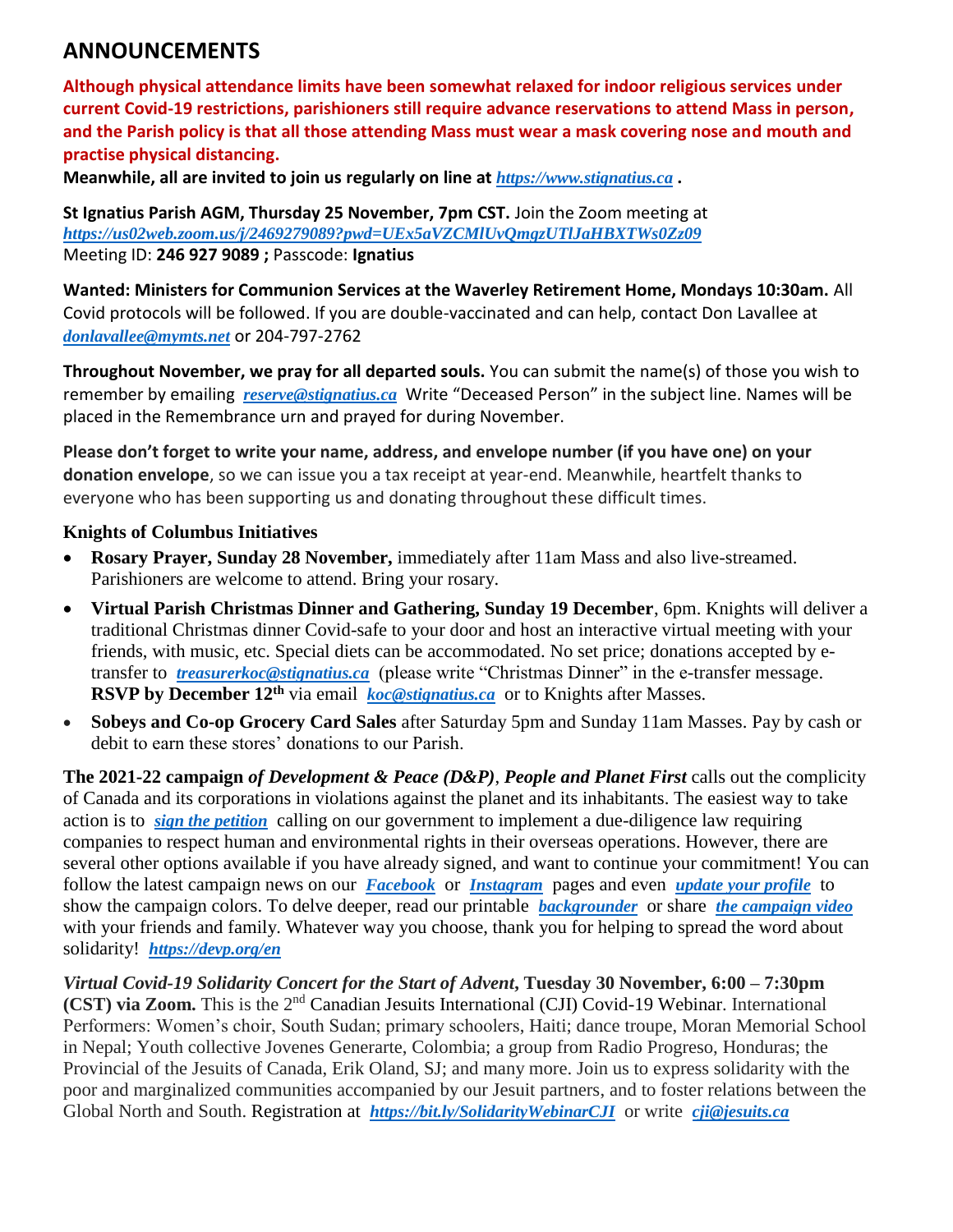# <span id="page-2-0"></span>**REFLECTION**

# **Pontius Pilate, the Catholic Take on Politics, and the Challenge to Us**

An intriguing thought about how we may learn something of politics from the brief episode in Pilate's life recounted in today's Gospel and in all the synoptic accounts: "This is how ordinary men must deal with a God who is close enough to touch." (Ann Wroe, *Pontius Pilate,* 2001) Pilate reminds us of our insufficiency, our powerlessness next to God.

It is first worth considering that Pilate was a good Roman, a model governor whose treatment of the questions raised by Jesus' arrest – even to the point of washing his hands – can teach us about the limits of politics. Pilate was unmoulded by Jewish cultural or religious experiences, roused on a Friday to meet with religious leaders and a criminal whose crimes against Judaism held no interest for him. Arguably, Pilate is one of the most neutral, disinterested persons we meet in the Gospel. As far as we know, he had never heard Jesus teach nor experienced a miracle. He has little interest, no stake in this Jewish matter. He enters a cultural or religious dispute as a secular official with the sort of neutrality it would take the Christian world nearly two millennia to achieve in the context of Christian-Jewish dialogue. Pilate seems to hold the position that Jesus "neither picks Rome's pocket nor break's Rome's leg." He may have remembered Cicero's advice for Roman governors: a governor's "highest object" is "the greatest happiness of the governed:" hardly a modern idea, but a thoroughly Roman principle. He sought neither to stoke nor to placate the crowd for his own benefit.

The episode reminds us how the Catholic political tradition regards politics as a realm of prudence, not perfection. In saying (John 19:11), "You would have no power over me if it were not given to you from above," Jesus reminds Pilate that the Governor shares insignificantly in the power of *divine* government. The ruler's function is to govern imperfectly the imperfect people who are governed. Pilate's authority is contingent. Even his power to do something so mundane as to condemn a criminal depends on a source of law and authority that lies beyond the reach of the mere brute force that could scourge and crucify a man. So also his authority to free an innocent man is contingent on the possibilities of a sinful world.

Jesus does not exactly say he is "the king," but admits to a kind of royalty that is not exclusive, territorial, coercive, or in any other way understandable on Pilate's terms.

There seem to be two interrelated challenges for us as we celebrate this feast of Christ the King. If we call Christ a king, we must remember that his title comes from God's realm. Thus, he will not fit our models nor act on our agenda. Secondly, claiming Christ as king calls us to live the values of his realm, redefining power and greatness and learning from him how to be free enough to give all we are.



Excerpted from *Celebration* (2018) and *AMERICA* Magazine, February 8, 2016 issue, "What Pilate Knew: Lessons from one of the Gospel's most misunderstood figures" by Steven P. Millies

*"Ecce Homo" ("Behold the Man")* Painting ca 1870 by Antonio Ciseri (Swiss)